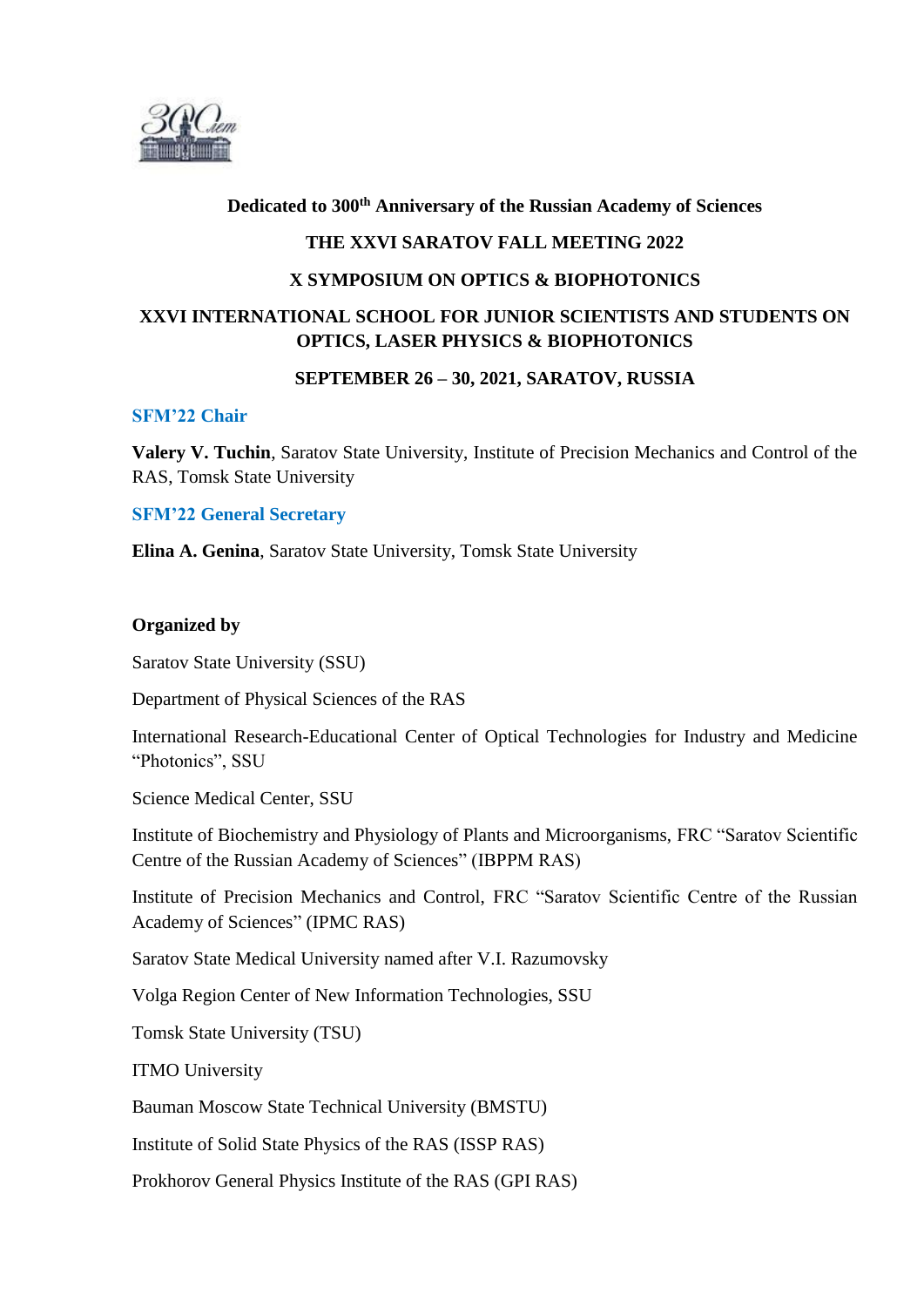А.N. Bach Institute of Biochemistry, FRC "Biotechnology of the Russian Academy of Sciences" Sechenov First Moscow State Medical University (Sechenov University) Institute of Ultra High-Frequency Semiconductor Electronics of the RAS (IUHFSE RAS) Biomedical Photonics Committee of Chinese Optical Society, China SPIE Student Chapters of SSU, BMSTU, ISSP RAS, and Samara University OPTICA Student Chapters of SSU and BMSTU **In cooperation with**  Russian Society for Photobiology Biophotonics.World - The Worldwide Consortium Biophotonics4Life EPIC – European Photonics Industry Consortium **Co-sponsored by**  Ministry of Science and Higher Education of the Russian Federation Saratov State University RAS – Russian Academy of Sciences SPIE – The International Society for Optics and Photonics OPTICA – The International Optical Society IEEE – Institute of Electrical and Electronics Engineers Russian Technology Platform "The Medicine of the Future" Russian Technology Platform "Photonics" European Technology Platform "Photonics21" Samara University Tomsk State University, RF Governmental grant No. 075-15-2021-615 INJECT RME LLC, Saratov, Russia SPE Nanostructed Glass Technology, Saratov, Russia

## **General Program Committee**

**Heidi Abrahamse**, University of Johannesburg, Republic of South Africa **Viacheslav G. Artyushenko**, art photonics GmbH, Germany **Lev M. Babkov**, Saratov State University **Vanderlei Salvador Bagnato,** University of São Paulo, Brazil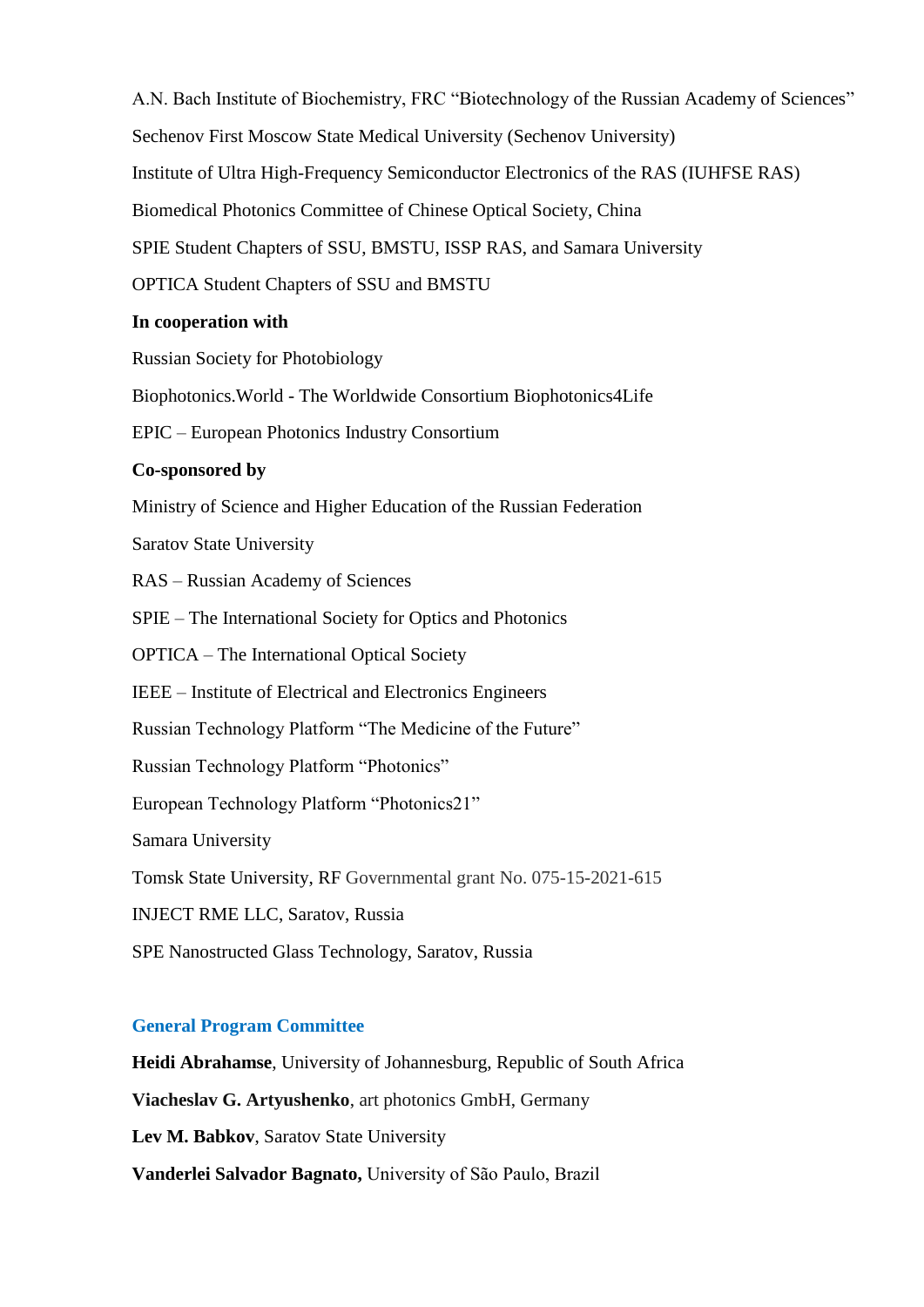**Kirill V. Berezin**, Saratov State University

**Walter Blondel**, University of Lorraine, Nancy, France

**Alexei A. Bogdanov**, University of Massachusetts, USA; Federal Research Center of Biotechnology of the RAS, Moscow

**Michael V. Davidovich**, Saratov State University

**Vladimir L. Derbov**, Saratov State University

**Irina N. Dolganova**, Institute of Solid State Physics of the RAS, Bauman Moscow State Technical University

**Aleksey K. Fedorov**, Russian Quantum Center, Moscow

**Ekaterina I. Galanzha**, University of Arkansas for Medical Sciences, USA

**Elina A. Genina**, Saratov State University

**Olga E. Glukhova**, Saratov State University

**Dmitry A. Gorin**, SkolTech, Saratov State University

**Nikolai G. Khlebtsov**, Institute of Biochemistry and Physiology of Plants and Microorganisms, Federal Research Center 'Saratov Science Center' of the RAS, Saratov State University

**Evgeniy O. Kiktenko**, Russian Quantum Center, Moscow

**Yury V. Kistenev**, Tomsk State University

**David G. Kochiev**, Prokhorov General Physics Institute of the RAS

**Vyacheslav I. Kochubey**, Saratov State University

**Gennady A. Komandin**, Prokhorov General Physics Institute of the RAS

**Sergey A. Kozlov**, ITMO University

**Vladimir N. Kurlov**, Institute of Solid State Physics of the RAS

**Jürgen Lademann**, Charité-Universitätsmedizin Berlin, Germany

**Kirill V. Larin**, University of Houston, USA

**Igor K. Lednev**, University at Albany, State University of New York, Tomsk State University

**Viktor B. Loshchenov**, Prokhorov General Physics Institute of the RAS

**Luís M. Oliveira**, Polytechnic of Porto – School of Engineering (Porto, Portugal)

**Dmitry S. Ponomarev**, Institute of Ultra High-Frequency Semiconductor Electronics of the RAS, Moscow

**Juergen Popp**, Institute of Photonic Technology, Jena, Germany

**Dmitry E. Postnov**, Saratov State University

**Alexander B. Pravdin**, Saratov State University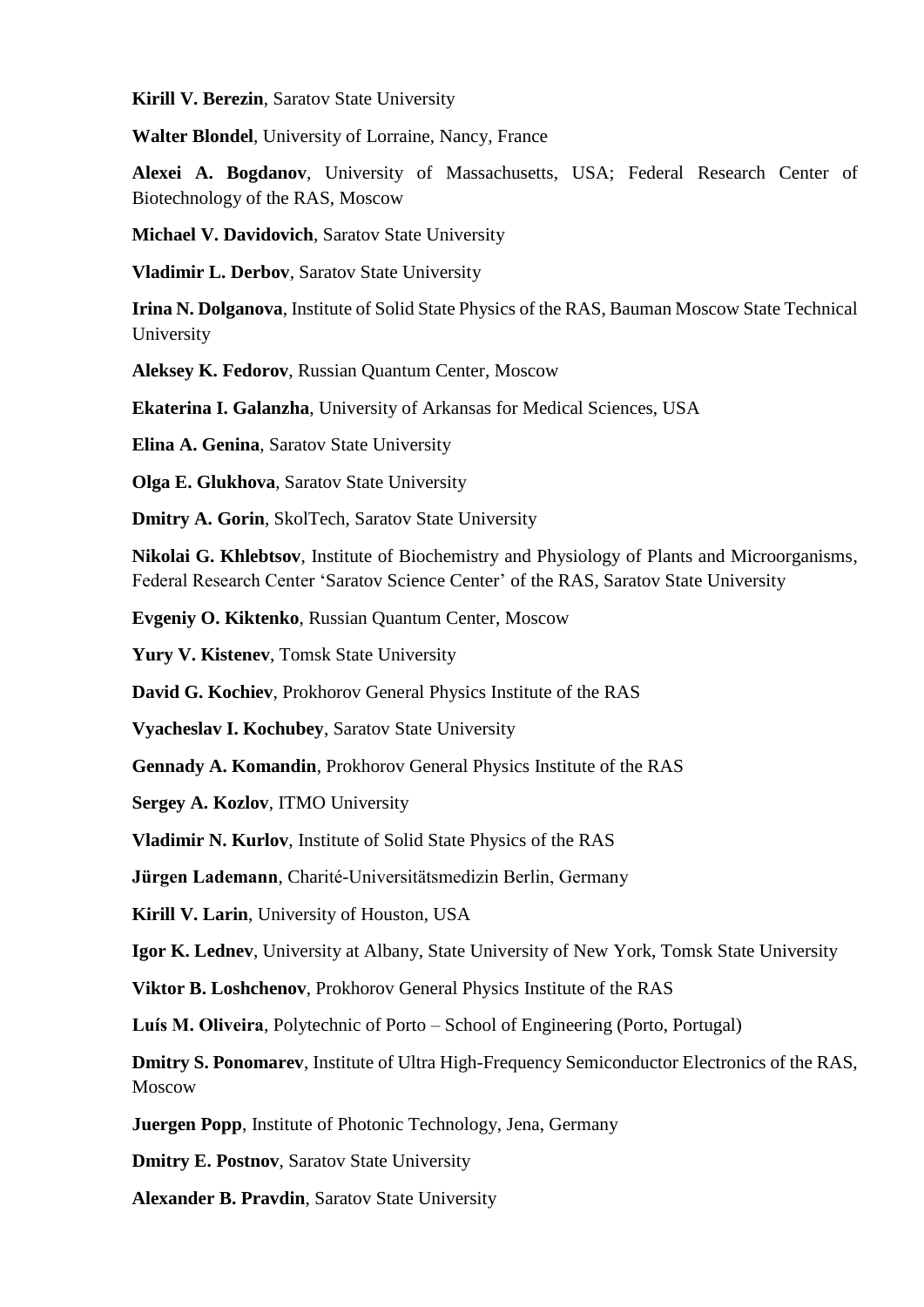**Alexander V. Priezzhev**, Moscow State University

**Qingming Luo**, Hainan University, China

**Igor V. Reshetov**, Sechenov University

**Santhosh Chidangil**, Manipal Academy of Higher Education, India

**Alexander P. Savitsky**, А.N. Bach Institute of Biochemistry, FRC "Biotechnology of the Russian Academy of Sciences"

**Oxana V. Semyachkina-Glushkovskaya**, Saratov State University

**Alexander M. Sergeev**, Institute of Applied Physics of the RAS, Nizhny Novgorod

**Ivan A. Shcherbakov**, Prokhorov General Physics Institute of the RAS

**Alexander P. Shkurinov**, Moscow State University

**Igor E. Spector**, Prokhorov General Physics Institute of the RAS

**Petr S. Timashev**, Sechenov University

**Daria K. Tuchina**, Saratov State University, Tomsk State University (Russia)

**Valery V. Tuchin (Chair)**, Saratov State University, Institute of Precision Mechanics and Control of the RAS, Tomsk State University

**Ilya V. Turchin**, Institute of Applied Physics of the RAS, Nizhny Novgorod

**Elena V. Zagaynova**, Lobachevsky State University of Nizhny Novgorod, Privolzhsky Research Medical University, Nizhny Novgorod

**Valery P. Zakharov**, Samara University

**Zeev Zalevsky**, Bar Ilan University, Israel

**Kirill I. Zaytsev**, Prokhorov General Physics Institute of the RAS, Bauman Moscow State Technical University

**Vladimir P. Zharov**, the University of Arkansas for Medical Sciences, USA, Saratov State University

**Dan Zhu**, Britton Chance Center for Biomedical Photonics, Huazhong University of Science and Technology, China

**Dmitry A. Zimnyakov**, Yuri Gagarin State Technical University of Saratov, Institute of Precision Mechanics and Control of the RAS

**Organizing Committee**

**Chair**

**Vladimir L. Derbov**, Saratov State University

## **Members**

**Sofia V. Atzigeida**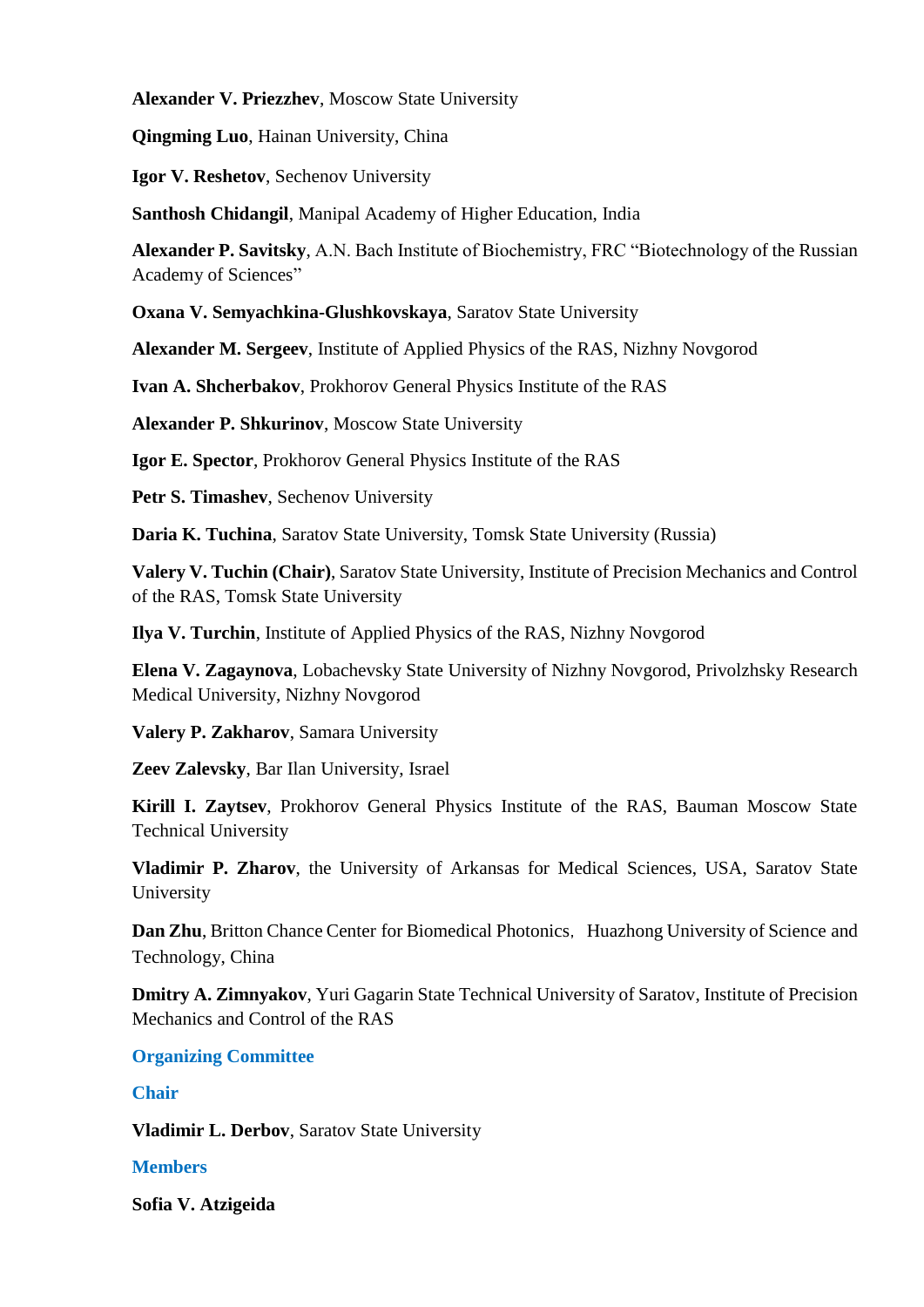**Garif G. Akchurin Georgy G. Akchurin Kirill V. Berezin Nikita V. Chernomyrdin Svetlana V. Churochkina Vadim D. Genin Oleg V. Grishin Anton A. Dyachenko Polina A. Dyachenko Natalia I. Kazadaeva Vitaly A. Khanadeev Anna S. Kolesnikova Andrey I. Konyukhov Nina A. Lakodina Ekaterina N. Lazareva Anton Yu. Sdobnov Tatiana A. Sergeeva Marina E. Shvachkina Vladislav V. Shunaev Andrey A. Shuvalov Georgy V. Simonenko Julia S. Skibina Olga A. Smolyanskaya Maria V. Storozhenko Elena S. Stiukhina Daria K. Tuchina Dmitry D. Yakovlev** 

**Irina Yu. Yanina** 

**Anastasiya A. Zanishevskaya**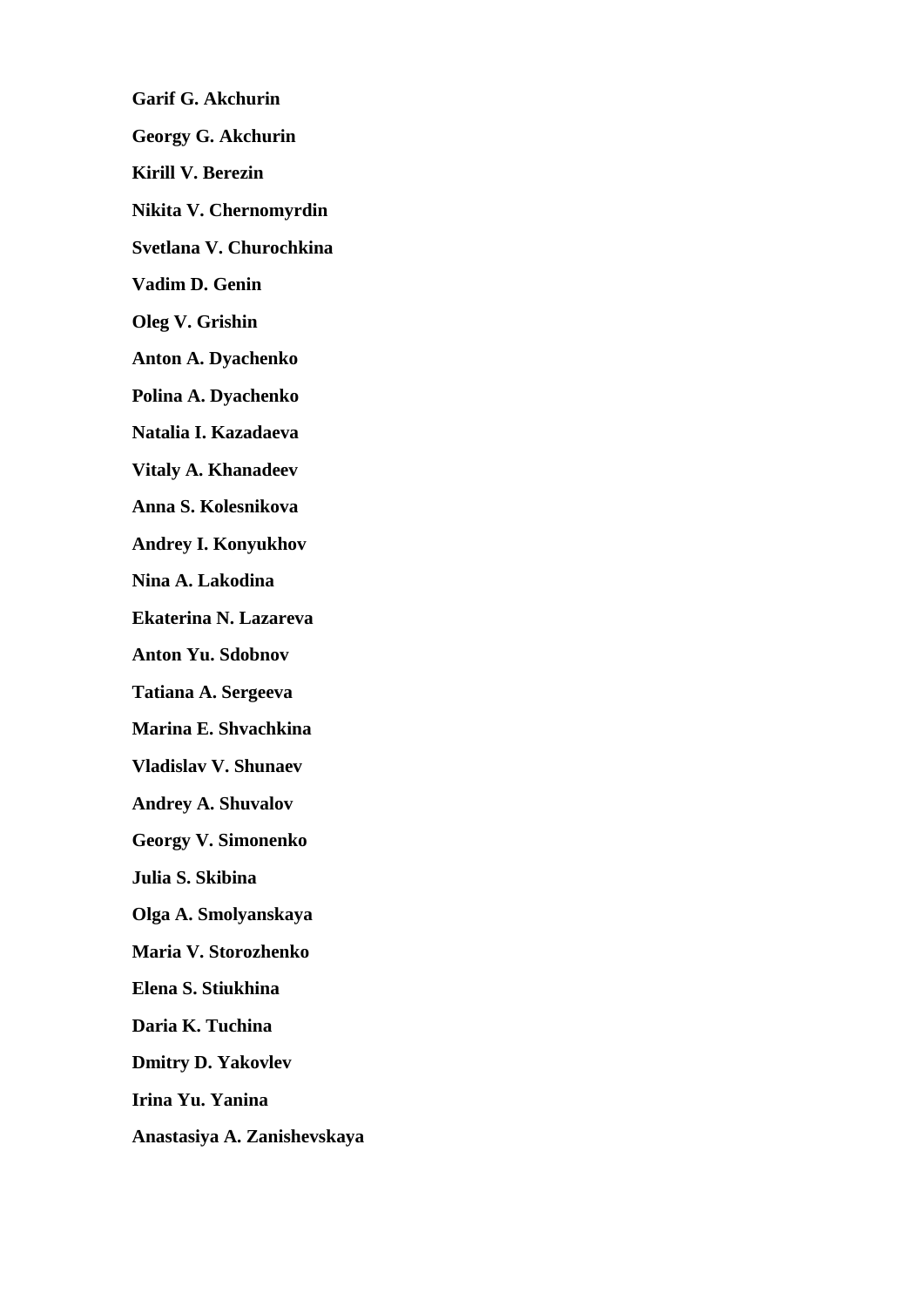## **Internet group**

## **Co-chairs**

**Michael M. Slepchenkov & Ivan V. Fedosov**, Saratov State University

**Members** 

**Arkady S. Abdurashitov**, SkolTech, Moscow

**Maxim A. Kurochkin**, SkolTech, Moscow

**Andrew L. Lopez, III**, University of Houston (USA)

**Isabella A. Serebryakova**, Saratov State University

**Andrey V. Slepnev**, Saratov State University

The main goal of SFM'22 is to present and discuss recent developments and applications of optical and laser technologies in biology and medicine, precise mechanics and control of tissues and cells, coherent optics of random and ordered media, material and environmental sciences, nonlinear dynamics of laser systems, laser physics, spectroscopy, and molecular modeling, nanophotonics, and nanobiophotonics.

Specific problems of imaging and engineering of eukaryotic genomes, laser femtosecond optoporation of cells and tissues for transfection of cells in situ, remote controllable nanostructured systems for site-specific delivery and diagnostics, development of technologies for optical 'disruption' of the blood-brain barrier, and personalized treatment of aggressive forms of glial tumors, combined thermographic and terahertz imaging of tissues in the diagnosis of skin and mucous membranes, photoacoustic technologies for early theranostics of metastatic tumors, the discovery of fundamental sleep mechanisms for breakthrough technologies of neurorehabilitation medicine, and development of methods for screening-wise non-invasive diagnostics of viral and bacterial respiratory infections using laser spectroscopy and machine learning will be discussed.

The main attention will be paid to basic research of interactions of coherent, low-coherent, polarized, spatially- and temporally-modulated electromagnetic radiation within the broad wavelength range from x-rays to terahertz with inhomogeneous scattering media and biological tissues and cells. Elastic, inelastic (Raman, SERS, and CARS) and dynamic light scattering, Doppler, photoacoustic, photothermal, and nonlinear interactions, tissue and cell mechanics, and photobiological effects will be considered.

On this basis, the variety of laser and optical technologies for medical diagnostics, therapy, surgery, and light dosimetry, as well as for diagnostics and imaging of random and ordered media will be presented. Studies on lasers, fibers, and microstructured waveguides will be discussed. Optogenetics, plasmonics, and biosensing also will be the key features of the meeting.

**The official languages** of the meeting are English and Russian.

**Culture program** Visits to Conservatoire, Theaters, and Museums, 2-hour Volga-tour.

**Visa application support**